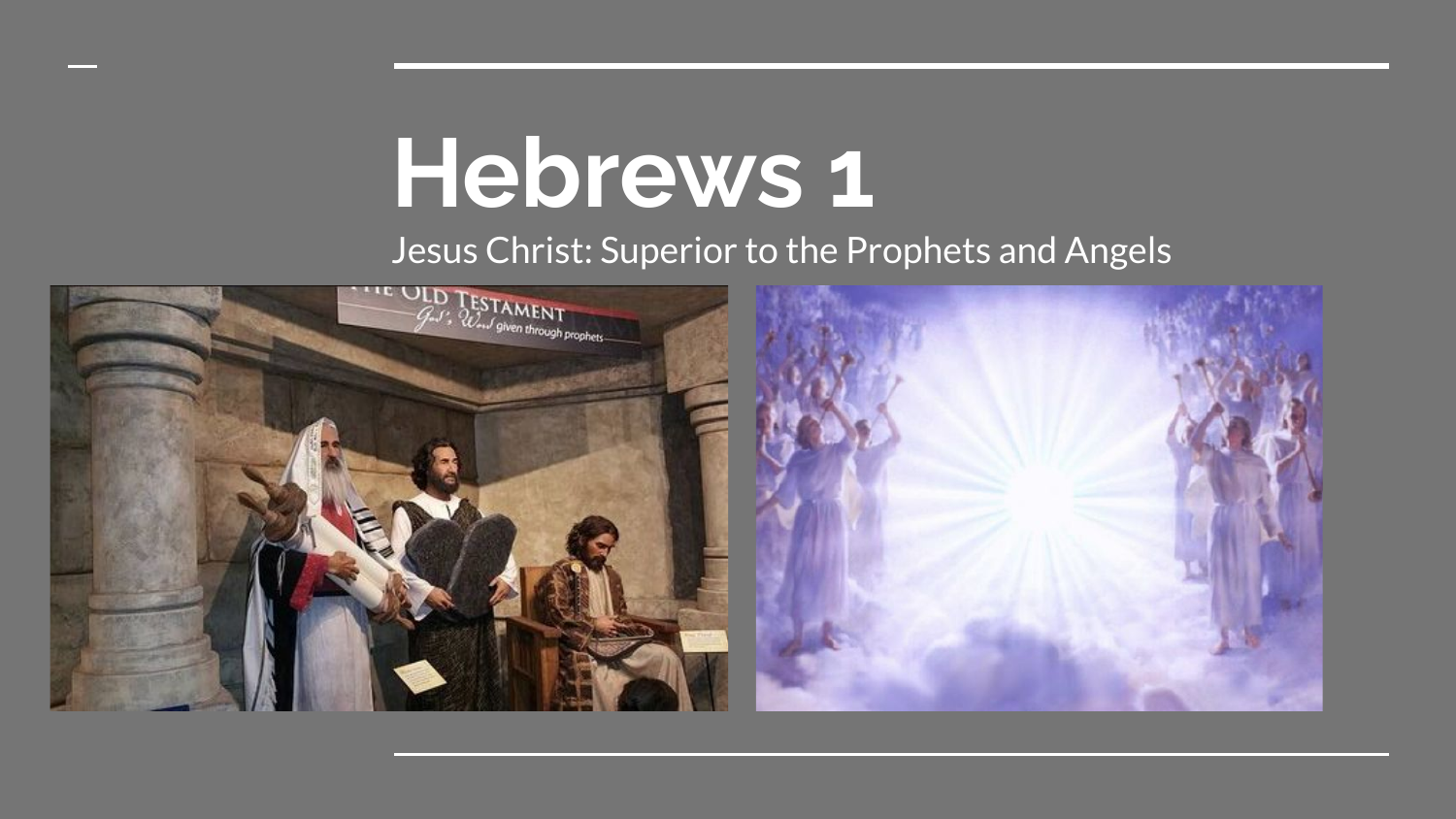Priestly Work of Christ is the central theme, the groundwork is laid through comparison and contrast

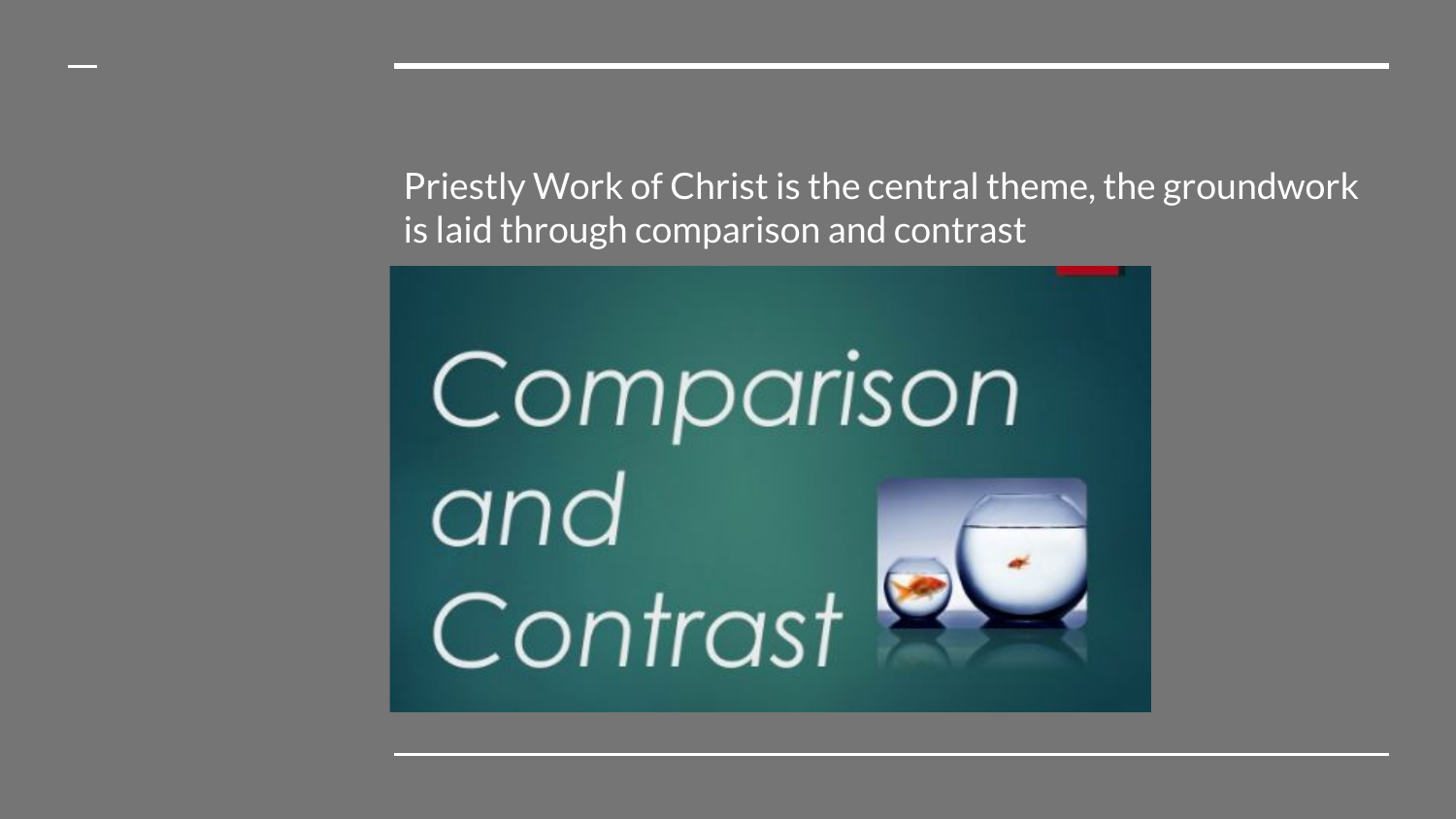# **Christ Superior than the Prophets**





Christ is not merely greater... He is much greater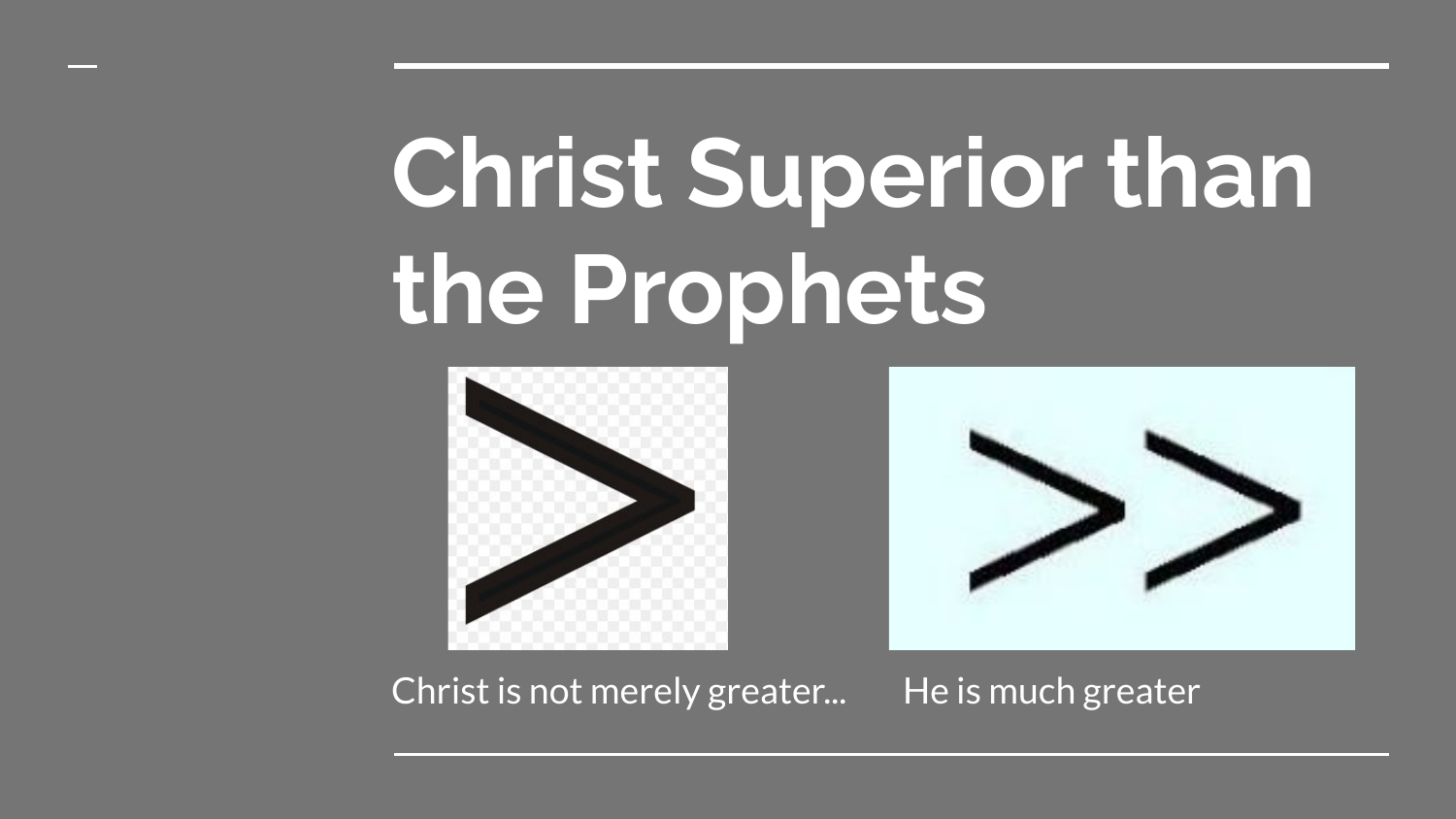Some believe that Hebrews was a written sermon… (okay)

#### Verses 1-2a

- Jesus Christ is God's final word to mankind
- The old revelation was partial and fragmentary
- "At many times and in many ways"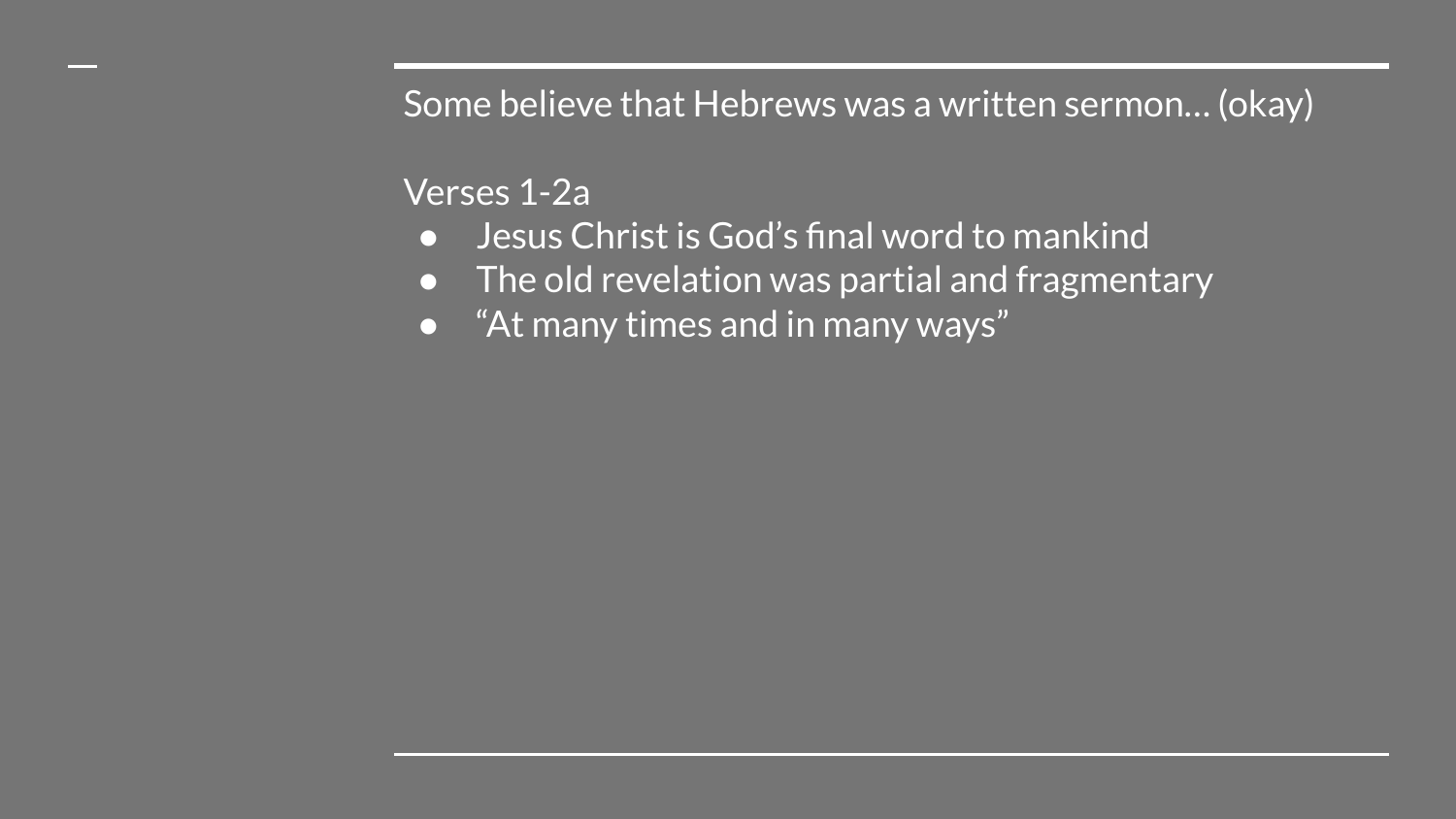





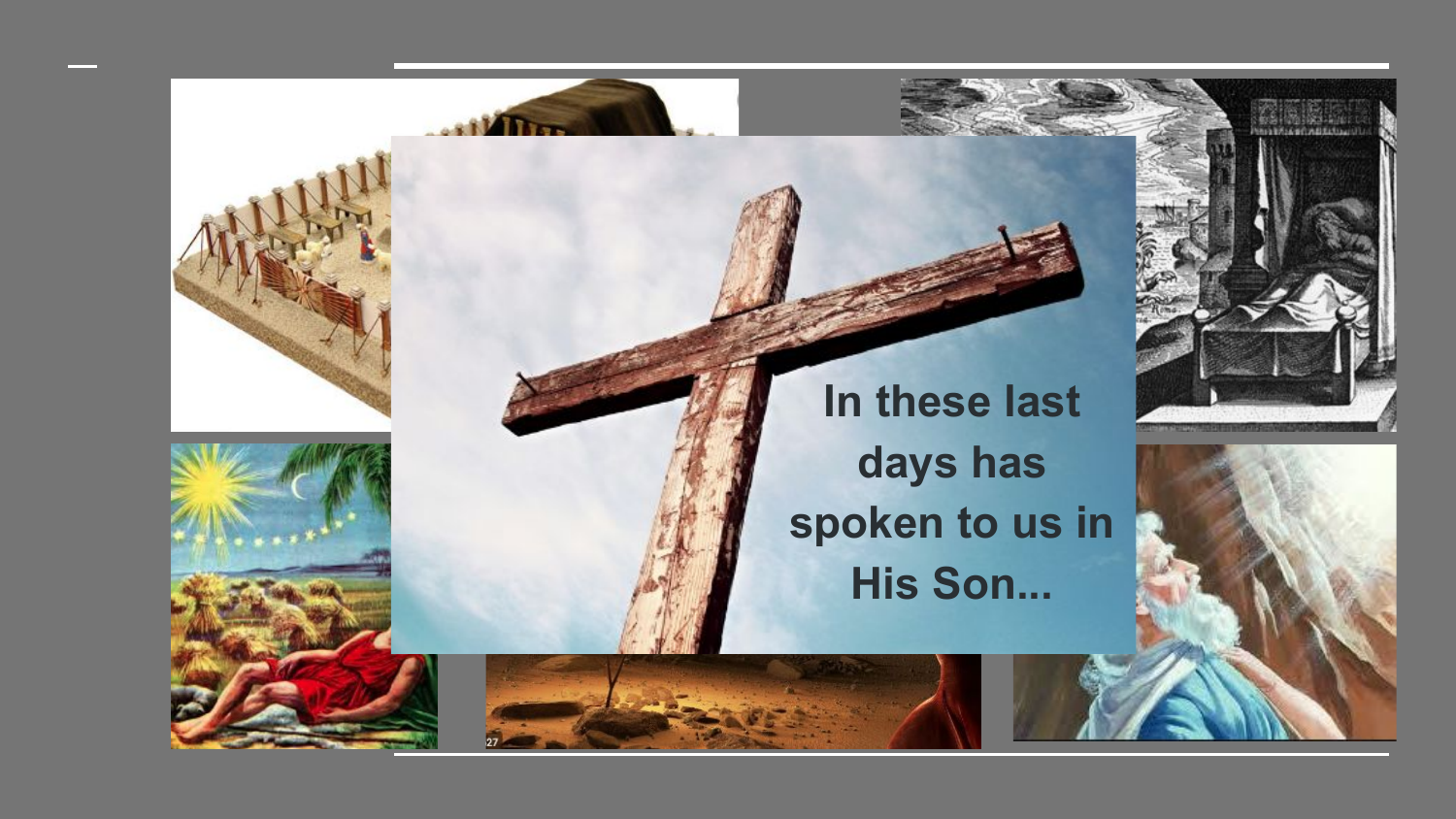#### The Superiority of His Person and Work

Verses 2b -3

- 1. His Appointment at Heir
- 2. His Lordship over History
- 3. His Manifestation of the Divine Attributes
- 4. His Embodiment of the Divine Essence
- 5. His Government of the Universe
- 6. His Provision of Purification of Sins
- 7. His Exaltation in Glory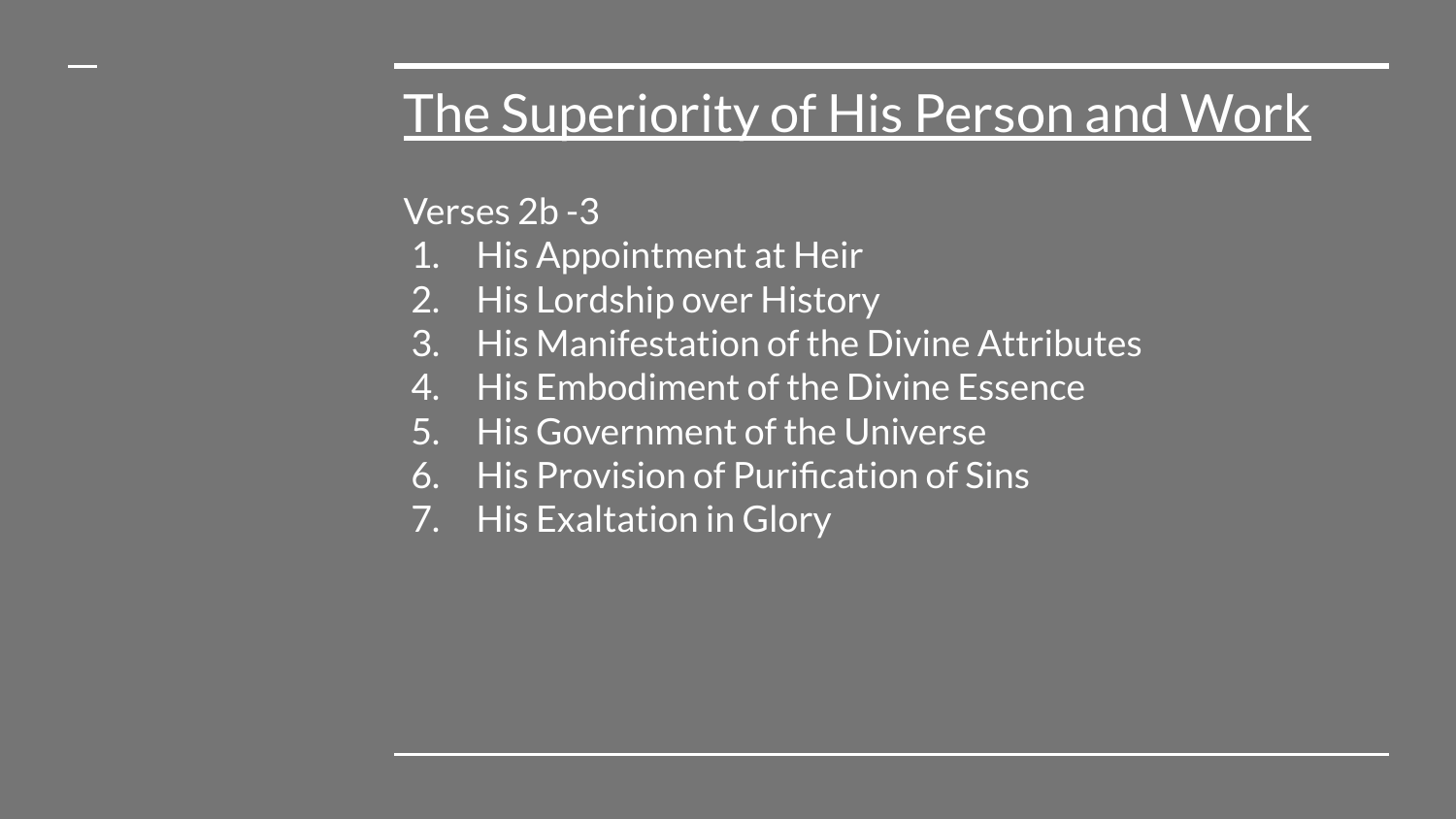#### **Superior to the Angels**

Jews considered angels to be the highest beings in God's creation

By Contrast:

- 1. Christ is the Messianic Son
- 2. Christ does and will receive Angelic Worship
- 3. Angels Do the Divine will
- 4. Christ is the Divine King
- 5. Christ is the Eternal Creator
- 6. Angels are mutable creatures
- 7. Christ is the exalted sovereign
- 8. Angels are commissioned servants